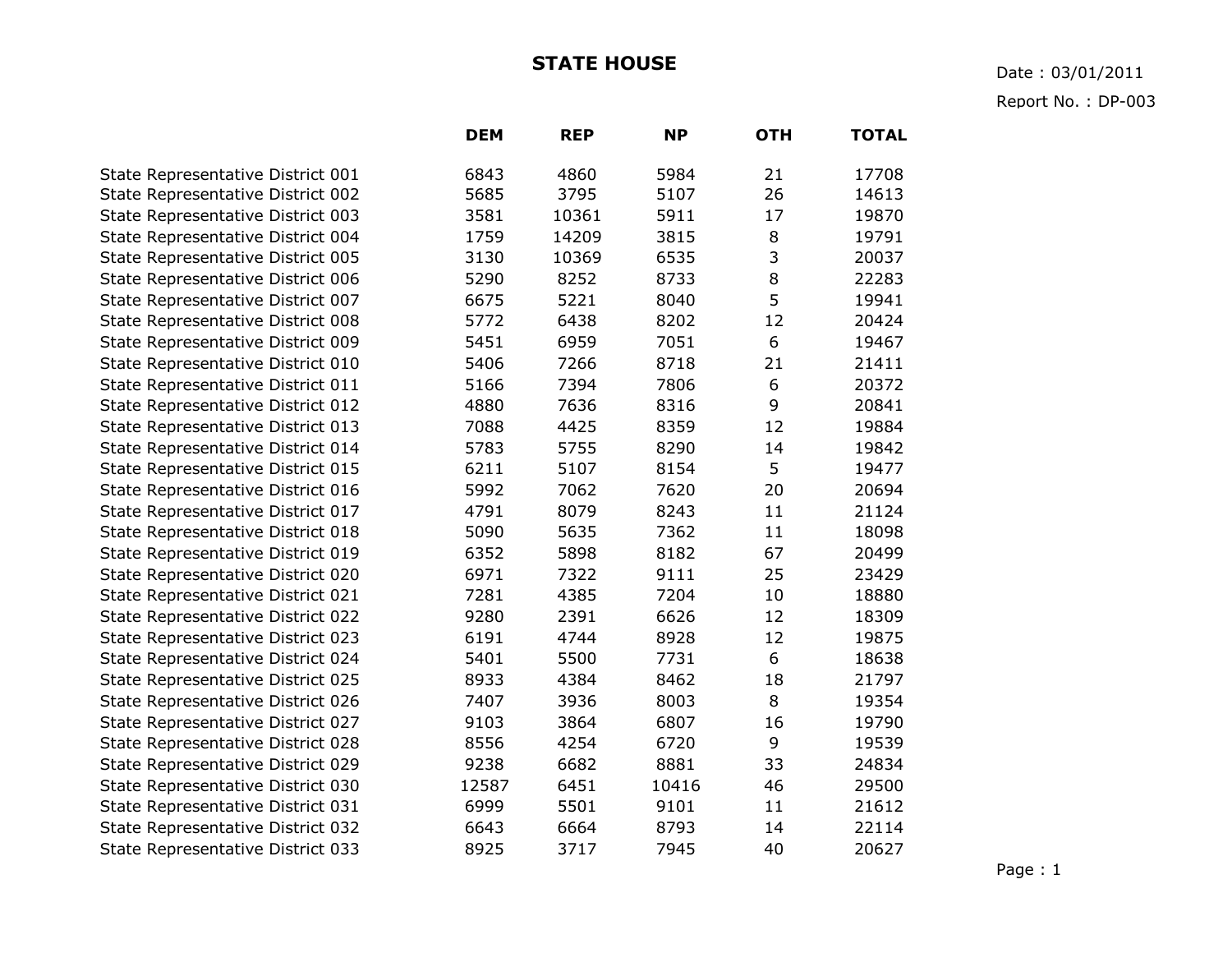**STATE HOUSE** Date : 03/01/2011 Report No. : DP-003

|                                   | <b>DEM</b> | <b>REP</b> | <b>NP</b> | <b>OTH</b> | <b>TOTAL</b> |
|-----------------------------------|------------|------------|-----------|------------|--------------|
| State Representative District 034 | 8253       | 4663       | 7413      | 24         | 20353        |
| State Representative District 035 | 7858       | 7684       | 9556      | 26         | 25124        |
| State Representative District 036 | 7987       | 8242       | 10023     | 40         | 26292        |
| State Representative District 037 | 7441       | 7009       | 8133      | 27         | 22610        |
| State Representative District 038 | 8627       | 4979       | 6238      | 28         | 19872        |
| State Representative District 039 | 5921       | 5964       | 9206      | 13         | 21104        |
| State Representative District 040 | 5143       | 7640       | 7759      | 14         | 20556        |
| State Representative District 041 | 8193       | 6182       | 6641      | 10         | 21026        |
| State Representative District 042 | 8753       | 7507       | 7329      | 25         | 23614        |
| State Representative District 043 | 6398       | 5921       | 7376      | 6          | 19701        |
| State Representative District 044 | 5193       | 7130       | 7744      | 6          | 20073        |
| State Representative District 045 | 8009       | 5966       | 10786     | 140        | 24901        |
| State Representative District 046 | 8524       | 6584       | 8747      | 60         | 23915        |
| State Representative District 047 | 9155       | 13884      | 15418     | 24         | 38481        |
| State Representative District 048 | 6714       | 5491       | 8273      | 13         | 20491        |
| State Representative District 049 | 7687       | 5282       | 6895      | 17         | 19881        |
| State Representative District 050 | 4926       | 6327       | 7466      | 13         | 18732        |
| State Representative District 051 | 5755       | 5942       | 8323      | 19         | 20039        |
| State Representative District 052 | 4559       | 6742       | 7642      | 5          | 18948        |
| State Representative District 053 | 4827       | 8359       | 7933      | 6          | 21125        |
| State Representative District 054 | 5822       | 6411       | 6793      | 21         | 19047        |
| State Representative District 055 | 5003       | 6558       | 6797      | 8          | 18366        |
| State Representative District 056 | 5820       | 7004       | 6185      | 13         | 19022        |
| State Representative District 057 | 4727       | 9080       | 7411      | 8          | 21226        |
| State Representative District 058 | 5447       | 7470       | 7414      | 9          | 20340        |
| State Representative District 059 | 7286       | 7693       | 5268      | 13         | 20260        |
| State Representative District 060 | 6919       | 7536       | 6157      | 33         | 20645        |
| State Representative District 061 | 10135      | 4921       | 4594      | 41         | 19691        |
| State Representative District 062 | 8027       | 3214       | 4771      | 28         | 16040        |
| State Representative District 063 | 7661       | 8865       | 6407      | 29         | 22962        |
| State Representative District 064 | 8705       | 4873       | 5216      | 38         | 18832        |
| State Representative District 065 | 7720       | 2837       | 4532      | 30         | 15119        |
| State Representative District 066 | 8464       | 2094       | 3894      | 45         | 14497        |